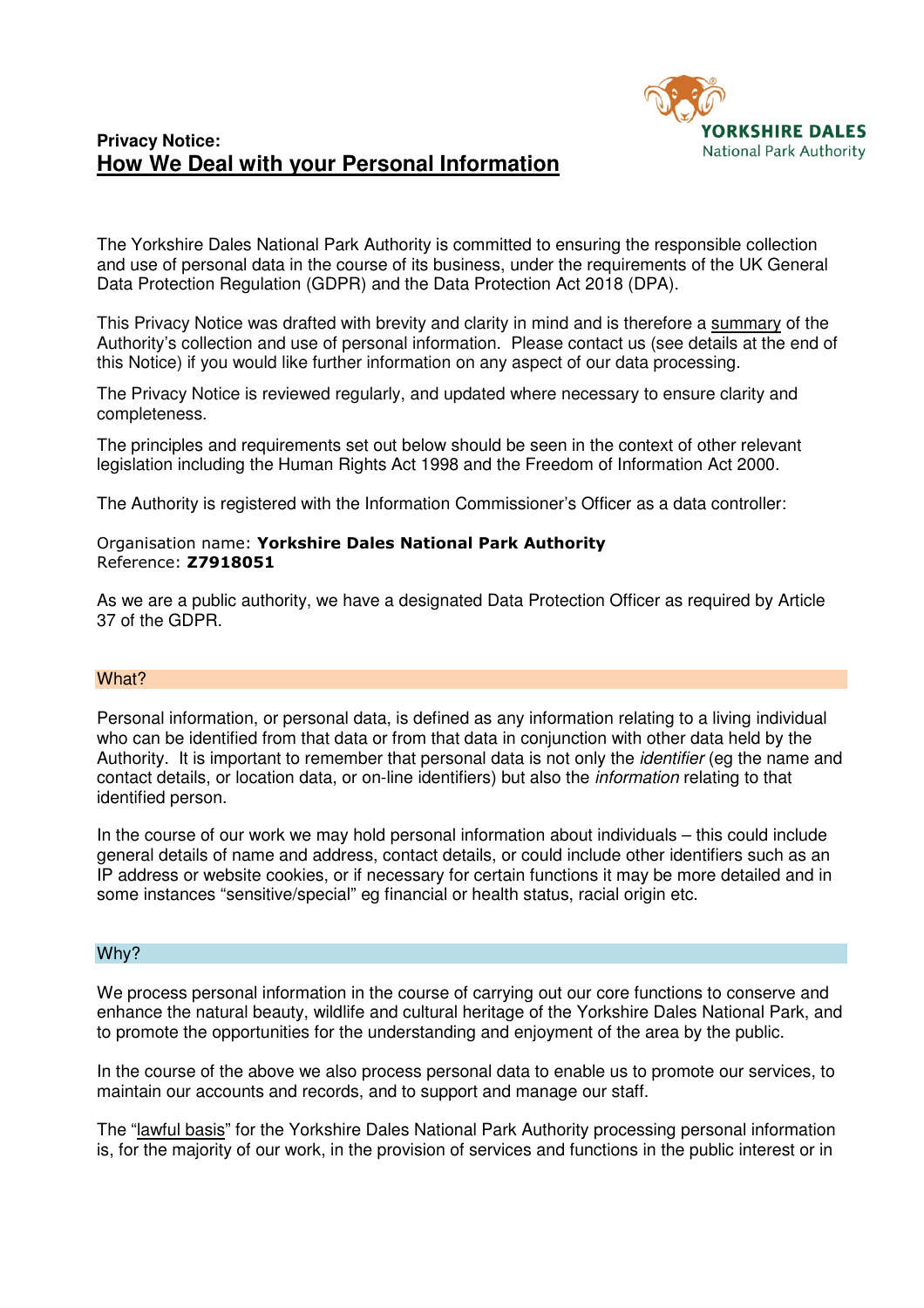the exercise of official authority (**public task**); or in the performance of a **contract**; or for compliance with a **legal obligation**.

We also carry out some "discretionary" activities (ancillary to our core functions) for which we might ask for personal details, for example marketing, competitions, surveys. In these circumstances we will ask for your **consent** for us to hold your details.

If you would like to know more about any of these functions or responsibilities please contact the Data Protection Co-ordinating Officer as shown below.

#### How?

Under the requirements of current data protection legislation (the DPA and the GDPR) we will ensure that personal data is processed fairly and lawfully, and only used for the purposes for which it was obtained; and that the rights of data subjects are properly respected. In particular:

- When collecting personal information from you, we will tell you how this information is to be used, and will not use your details for other purposes without your consent.
- We will ensure that the information is processed and filed in a secure way and that access to the information is restricted to those who need to use it for the purposes for which it was collected.
- We will keep the information up to date and will not keep it for longer than necessary.

To ensure that we provide you with an efficient and effective service we will sometimes need to share your information with our partner organisations that support the delivery of the service you may receive. We may also need to supply your information to organisations we have contracted to provide a service to you.

We will only ever share your information if we are satisfied that our partners or suppliers have sufficient measures in place to protect your information in the same way that we do, and, where appropriate, Information Sharing Agreements are completed showing the responsibilities required of the various organisations involved in the sharing exercise. We will never share your information to third parties for marketing purposes.

#### Your Rights

In terms of the personal details we hold, data protection legislation provides the following rights for individuals:

The right to be informed  $-$  to be given all the information set out in this privacy notice The right of access – to all the information we hold about you via a Subject Assess Request The right to rectification – to update or amend any information which in incorrect or incomplete The right to erasure  $-$  to ask for your details to be erased

The right to restrict processing  $-$  to request the restriction or suppression of your personal data. The right to data portability – allowing you to reuse your personal data across different services The right to object  $-$  to the processing of your personal data in certain circumstances Rights in relation to automated decision making and profiling.

If you would like further information on any of these rights, please contact the Data Protection Co-ordinating Officer as shown below.